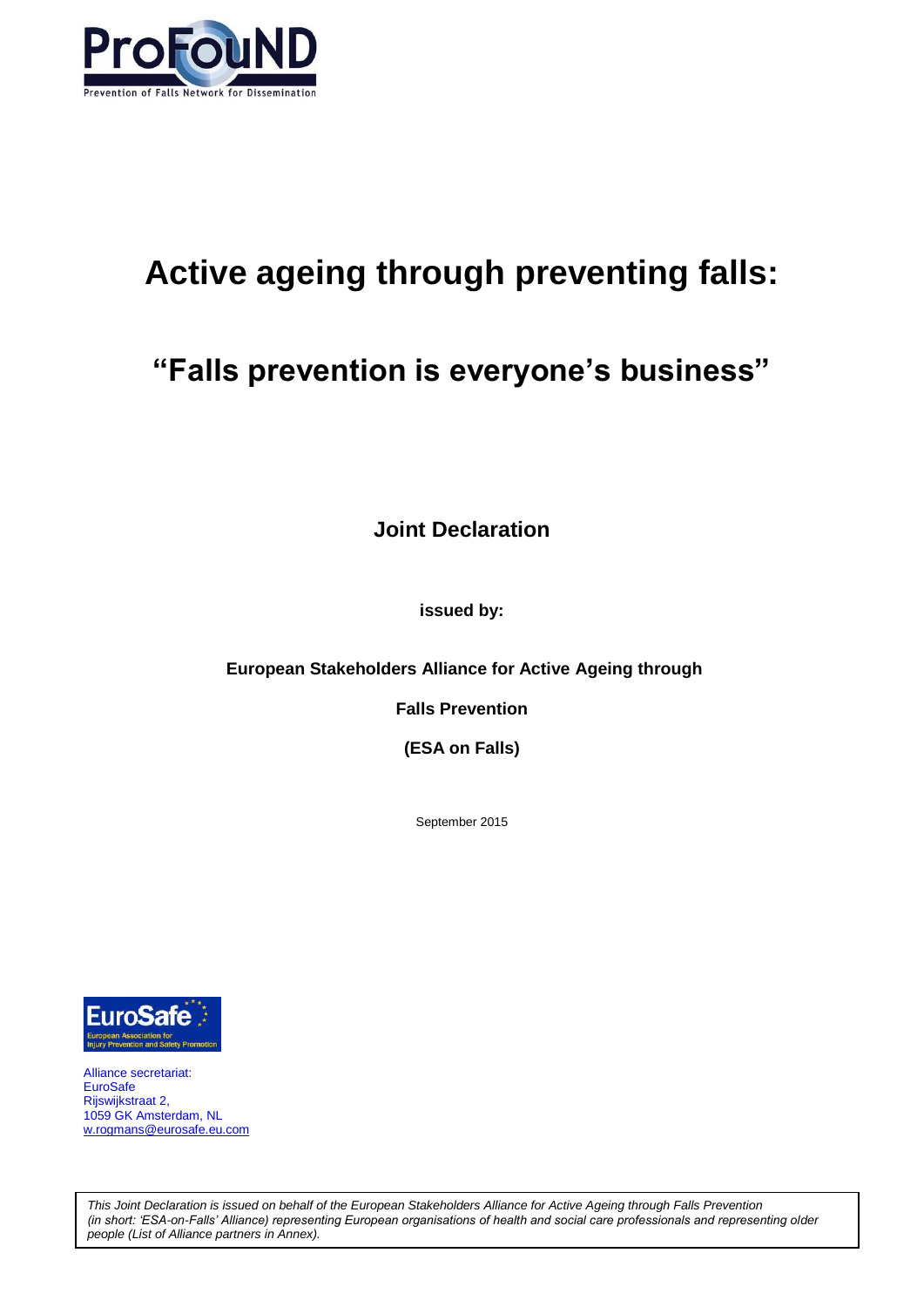# **Why we are concerned about falls prevention?**

The exponential growth in the ageing population over the past century is one of the most impressive achievements in the history of humankind and Europe is leading this success story. It is expected that life expectancy will continue to rise over the next few decades. Currently, across the EU-region, 13% of the population is aged 65 or older, but it is predicted that by 2030 24% of the population will belong to that agegroup. For health care systems, the impact of this growth in the older population brings challenges, such as a growth in the number of people living with multiple –lifestyle related- chronic conditions, facing loss of independence, loss of autonomy and potential negative outcomes regarding healthy life expectancy. As the share of the younger population is also significantly decreasing at the same time, our economic, social and cultural resources and competencies will need to rely increasingly on the contribution from the older generations. This can only be realised if the health status of older people allows them to remain independent and engaged in society for as long as possible, which is also one of the main aims of the European Innovation Partnership for Active and Healthy Ageing (EIP-AHA<sup>1</sup>.

Amongst the many threats to health and well-being of older people, falls are a significant cause and contributor to morbidity, disability and premature death. Indeed, falls are a major indicator of increasing frailty and loss of independence and mobility. One-third of people over the age of 65 who live in the community fall each year and this proportion increases to 50% of those aged 80 years and older. Those residing in care or nursing settings have an even greater risk of falls and fractures. Approximately 30% of falls require medical treatment, often resulting in emergency department visits and subsequent hospitalisations. Annually there are an average of 35.848 fall related deaths amongst people aged 65 years and older within the EU/EFTA region<sup>2</sup>. The number of fall-related hospital visits for the same age-group is estimated at 3,7 million per annum<sup>3</sup>. This number has increased over the past two decades significantly, in some countries even by a factor 2, which reflects the consequences of a society that is growing older and living longer with multiple health problems.

Falls are one of the major health threats in older age. Falls are far more common than strokes or heart attacks, and can be just as serious in their consequences. Even falls without injury can lead to post-fall anxiety, fear and subsequent dependency on family carers or even admittance into nursing care facilities.

The costs of falling are high, both to the individual and carers in terms of physical and psychosocial costs, and to the society in terms of healthcare and social services utilization. The cost of falls is estimated at 281 EUR per inhabitant<sup>4</sup>, which would mean an estimated 25 billion EUR direct medical cost every year for the entire EU-region. Patient admissions and long term care are the prime cost drivers. Reported falls incidence and hospitalisations due to falls varies hugely across the EU-regions, but national reporting systems should allow to better take into account variations between countries in health service systems. Nevertheless, all these facts indicate potential for greater action on prevention.

In some EU-regions, a range of falls prevention interventions have been developed within both research and practice. These include clinical assessment and treatment of fall risk factors; exercise programmes that focus on balance and muscle strength training; and multimodal interventions that include exercise, medication management, vision checking and reducing risk through home hazard control and altered behavioural strategies. Although there is ample evidence for the effectiveness of fall-prevention, few EU-regions have consistent and wide implementation of validated interventions.

Nevertheless, all older people across Europe should be given equal opportunity to access, and benefit from, appropriate services and organisations which aim to support the maintenance of health and well-being, a safe home environment and a safer community environment.

l

<sup>1</sup> http://ec.europa.eu/research/innovation-union/index\_en.cfm?section=active-healthy-ageing

<sup>2</sup> Source: Figures reported by EU-and EFTA- member states to the WHO Office for the European Region and published in the WHO-Mortality Database (annual average for the year 2010-2012).<br>3 October European Islam Database assimates for the EU o

Source: European Injury Database, estimates for the EU- and EFTA-region based on data reported by 20 countries over 2010-2012.

<sup>4</sup> Hartholt, K, Falls and drugs in older population: medical and societal consequences, Erasmus University Rotterdam, 2011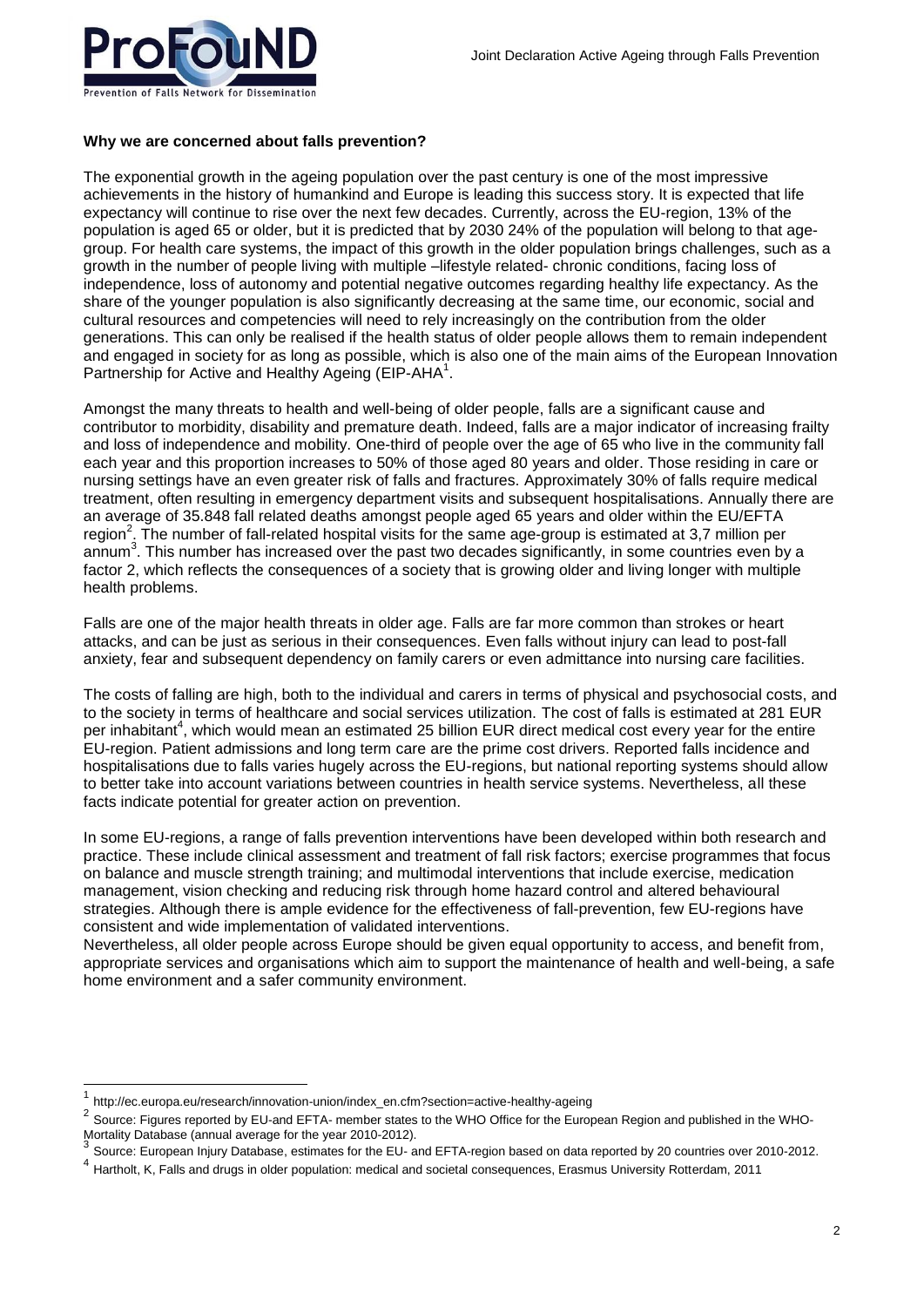

# **What do we know about preventing falls?**

The risk factors for falls are well known. They include:

- Intrinsic factors, such as poor muscle strength and flexibility; poor balance; reduced physical function and gait speed; reduced cognition and sensory impairment; medical conditions and related medication;
- Behavioural factors, such as inadequate diet; use of inappropriate footwear; above moderate alcohol use; inappropriate life style and risk taking; and changes in mobility patterns due to fear of falling; and
- Environmental factors, such as uneven pavements; slippery surfaces; poor lighting; worn carpeting; hazardous steps.

Studies have shown that the risk of falling increases dramatically with the number of risk factors.

There is considerable evidence that multimodal falls prevention programmes that target combinations of risk factors and are tailored for selected risk groups are effective <sup>56</sup>, and in community dwelling older adults, these interventions reduce fractures<sup>3</sup>. Multi-modal interventions typically combine muscle strength and balance training (SBT) with assessment and management of medical risk factors, and education and advice on reducing risks in the home (e.g. by fitting rails and removing hazards). However, exercise regimes (both home- and group-based) that solely focus on SBT can also lead to a significant drop in fall and injury rates<sup>7</sup>. Exercise is also known to reduce fear of falling in older people<sup>8</sup>.

Although there are many successful interventions, take up and adherence to these interventions is often relatively poor. There are a number of reasons for this, including denial of the problem, disbelief that falls can be prevented or a lack of perceived relevance by older people. Qualitative research indicates that older people believe to a large extent that falls prevention information and measures are relevant to 'other' older people, who they consider are older and more frail and therefore at greater risk of falls, but not to themselves.

Therefore, for any intervention to be effective it is crucial that older people are being actively engaged in a way that appeals to them and has perceived relevance. The messages to be communicated should promote positive identities and values, such as increasing quality of life, maintaining an independent lifestyle and staying healthy and physically active to remain engaged in society. These messages should promote activities that enhance fitness, balance and mobility that would be enjoyable. Significant others, such as the family doctor, physiotherapist, informal carers, families and friends, play an influential role in recommending and supporting older people to engage in such activities. It is critical that these messages are evidence based and consistent, otherwise they generate more confusion and subsequently resistance to accept.

#### **Our Vision, Mission and Objectives**

Our vision is that falls, and the injuries they cause, are no longer considered an inevitable part of ageing. We want to improve understanding amongst professionals who work with older people that falls are preventable and to increase self efficacy and action amongst these professionals to facilitate evidence based falls prevention strategies, by enhancing awareness and education of professionals concerning prevention of falls. There are many things that we can do, along with older people, to prevent falls, but these should be done with professional guidance to ensure they are suitable and to maximise their effectiveness.

 5 Source: Gillespie LD, Robertson MC, Gillespie WJ, Sherrington C, et al. Interventions for preventing falls in older people living in the community. *The Cochrane Database of Systematic Reviews*, 2014, Issue *9*, Art. No.: CD007146. doi:10.1002/14651858.CD007146.pub3<br><sup>6</sup> Causes: Compass ID, Murray CD, Cillearia LD, Dahartaar MC, at al. Intervasions far assus Source: Cameron ID, Murray GR, Gillespie LD, Robertson MC, et al. Interventions for preventing falls in older people in nursing care facilities and hospitals. *Cochrane Database of Systematic Review*s 2010, Issue 1, Art.No.: CD005465.DOI:

<sup>10.1002/14651858.</sup>CD005465.pub2. 7 Source: Sherrington C, Tiedemann A, Fairhall N, et al. Exercise to prevent falls in older adults: an updated meta-analysis and best practice recommendations. *N S W Public Health Bull* 2011; 22(4):78-83. http://dx.doi.org/10.1071/NB10056<br>8 Dessert Kandrick D. Kumer & Carrenter U. Zijlette CAD, Skalter DA, at al. Eugenie for reducing foar af l

Source: Kendrick D, Kumar A, Carpenter H, Zijlstra GAR, Skelton DA, et al. Exercise for reducing fear of falling in older people living in the community. *Cochrane Database of Systematic Reviews* 2014, Issue 11. Art. No.: CD009848. DOI: 10.1002/14651858.CD009848.pub2.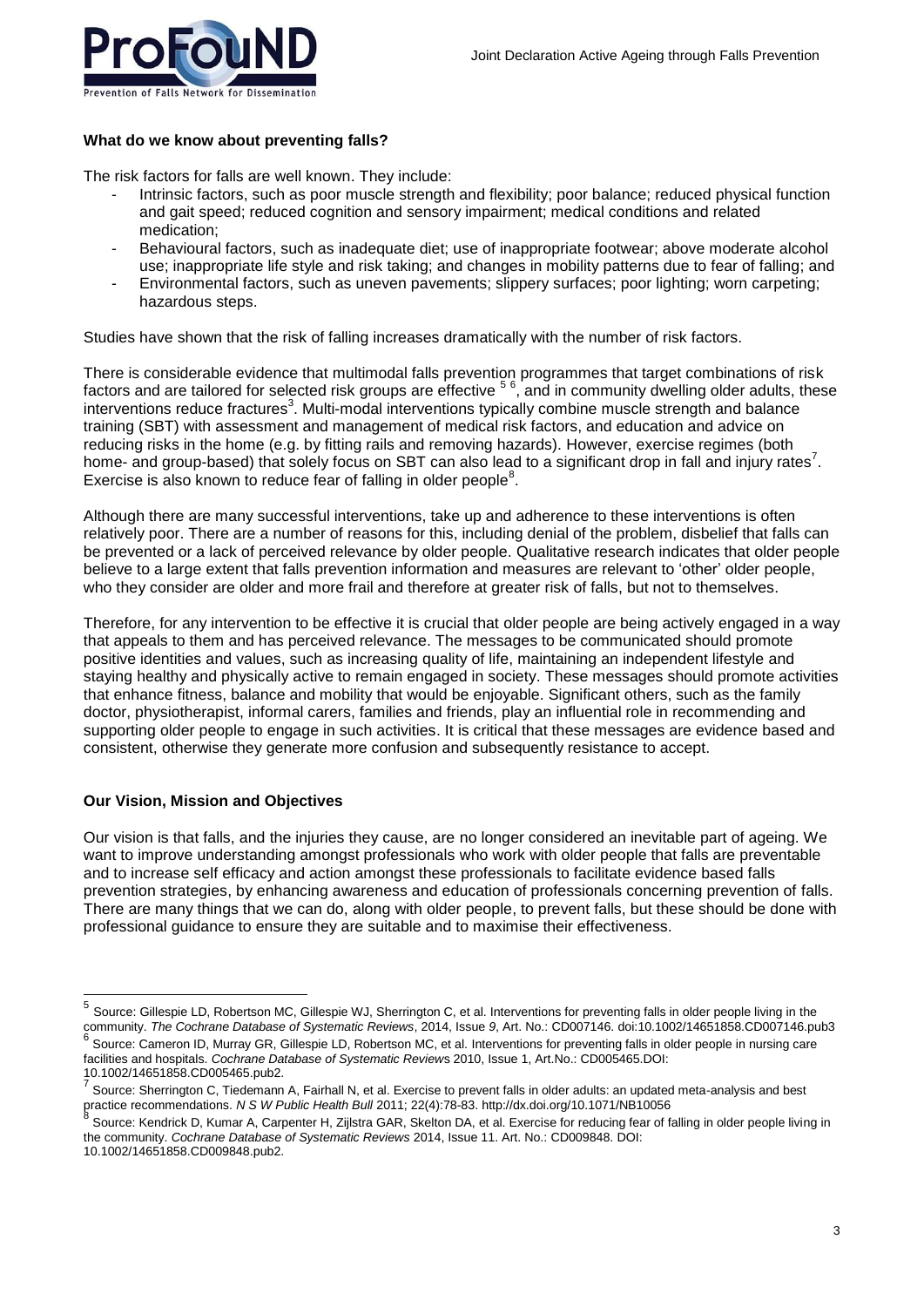

Active ageing through falls prevention requires a multi-sector commitment involving all segments of society: organisations of professionals in health care and social services; service providers in the private and voluntary sectors; communities; informal carers; and older people themselves through their representative organisations. By engaging multiple sectors of society and partners we can bring leverage to available knowledge, expertise, reach and resources, allowing each organisation to do what it does best in addressing the challenges of a rapidly ageing society and increasing burden of fall-related threats to health and well-being of older people.

Our overall mission is to build a united front of EU-level stakeholder organisations to raise awareness among European, national, regional and local policy makers, to promote transfer of available evidence into practice across Europe and to ensure sustainable programmes for actions in countries and regions. We aim to contribute to the EIP- AHA objective to increase healthy life years, by at least 2 years by 2020, in older people across Europe - by concentrating on actions to reduce falls and fractures, the costs to quality of life to older people themselves and the costs to health care systems.

Our objectives are to:

- Increase the visibility of the impact of fall injuries amongst older people in terms of health and social care expenditures as well as loss in quality of life and societal engagement;
- Advocate for long term EU-, national, regional and local level facilitated community programmes for promoting physically active lifestyles and fall prevention amongst older people;
- Support our national member organisations in integrating appropriate education and training modules within existing curricula for professional development and vocational training;
- Expand and further develop Fall Awareness Campaigns at national and European level.

We are seeking partnerships with European institutions, national governments, EU-level media, regional/ local communities and with the EIP: AHA.

#### **Our 3-year Plan of Action – Falls prevention is everyone's business**

#### *1. Building a united front of EU-level stakeholder organisations*

This Declaration is a first step in building a network of EU-level professional bodies for the exchange and sharing of good practice in developing strategies, programmes and actions for promoting active lifestyles and fall prevention interventions amongst older people.

We, as signatories of this Declaration, commit to sharing knowledge and best practice among the Alliance partners, with a view to seek consistency in messages and synergies in approaches and actions to prevent falls, and, therefore, enhance the outcome of our actions.

#### *2. Increase awareness among our own membership*

We, as signatories of this Declaration, will encourage, within each our organisations, a dedicated programme for actions on active ageing through falls prevention (e.g. by establishing a coordination group on this important issue or have a sub-group within an existing relevant working group) in our societies, with the objective to identify the role the organisation can play in supporting active ageing through falls prevention and set out a plan of action for the organisation.

We will call upon national and regional authorities to enhance the quality and, taking into account the huge variations in heath service system in countries, the representativity of mortality and morbidity data that is routinely collected by EU-/EFTA-member states and exchanged at European level. This with a view to deliver more accurate information of the magnitude and root causes of the problem, to make these data more comparable between countries and regions and to monitor the outcome of all our efforts in preventing falls.

#### *3. Promote the uptake of evidence based good practice*

Our organisations will actively contribute to better communication with our national and local member organisations regarding the available good practice in falls prevention and readily available validated tools for interventions, nationally and locally.

Our organisations will give support to fall prevention initiatives through our members and facilitate a process of exchange and dissemination of implementation of good practice amongst their members across Europe.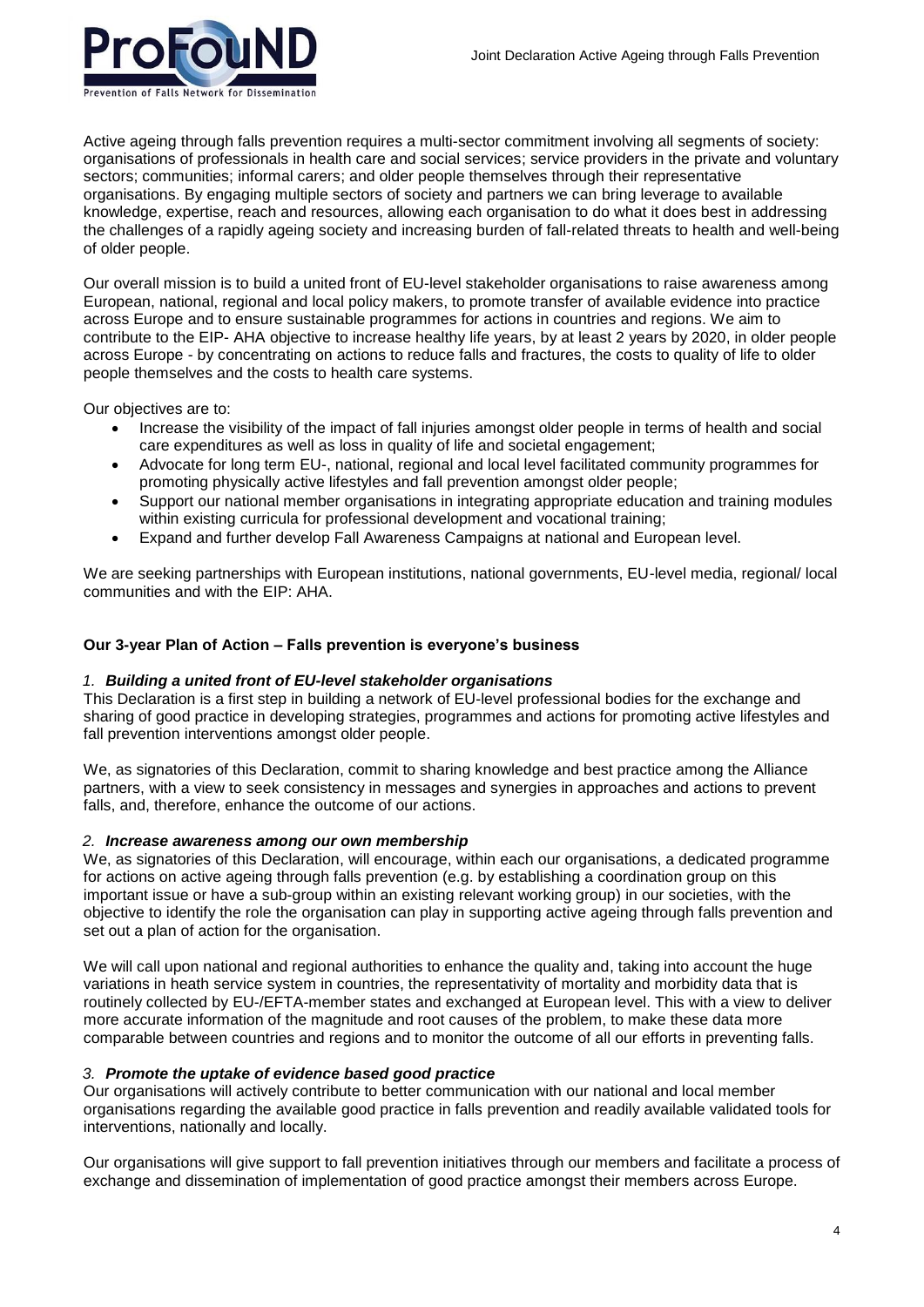# *4. Ensure appropriate education*

We aim to encourage and support appropriate education and training programmes, including materials for students entering their professional education in the respective professional domains, so as to achieve good coverage across all health, social care, urban design, public transportation, fitness and other professionals working with older people.

We will promote the integration of training in falls prevention within existing programmes and in curricula for (continued) professional development by 2018.

#### *5. Contribute to awareness campaigns*

We will make the best use of joint advocacy opportunities aimed at policy makers to ensure the development of long term strategies and programmes at EU-, national, regional and local level.

We will encourage our own member organisations to become more actively involved in the co-ordination of national and local fall awareness, active ageing, and education campaigns for older people. In that way we will maximise the reach and impact of EU-level fall awareness campaigns in countries and local communities.

# *6. Consolidate and expand the ESA on Falls network and its impact*

We will monitor that the signatories remain committed to the Declaration and continue to fulfil their roles by producing annual summary reports on actions delivered and progress made on the agreed joint actions.

We will also encourage other EU-level parties and stakeholder organisations to follow suit in taking up our joint commitment and action plan.

# **Falls prevention is everyone's business**

l

While it is clear that health problems are a determinant of falls and subsequent injuries, they are just one amongst many risk factors. Others risk factors include: environmental, social and economic conditions; fitness (strength and balance); access to social support; the quality of the places where people live, work and relate to each other. Access to a multifactorial assessment and appropriate intervention is vital, but also a pleasant safe environment, that encourages physical activity and allows safe movement is important for healthy active ageing.

This means that various levels of government and a wide range of people and organizations in communities and across society, such as urban planners, service providers, local and regional authorities and pensioners can play a significant role in creating the conditions that support individuals in adopting active lifestyles that contribute to falls prevention. This requires a policy which support multisectorality and a 'whole of society approach', as is advocated also by WHO-Europe in its health policy framework Health 2020<sup>9</sup>

Promoting falls prevention is everyone's business: individual citizens of Europe, all levels of government, communities, practitioners, family and carers, researchers, the non-profit sector and the private sector, each have a role to play.

**==0==**

<sup>9</sup> http://www.euro.who.int/en/health-topics/health-policy/health-2020-the-european-policy-for-health-and-well-being/about-health-2020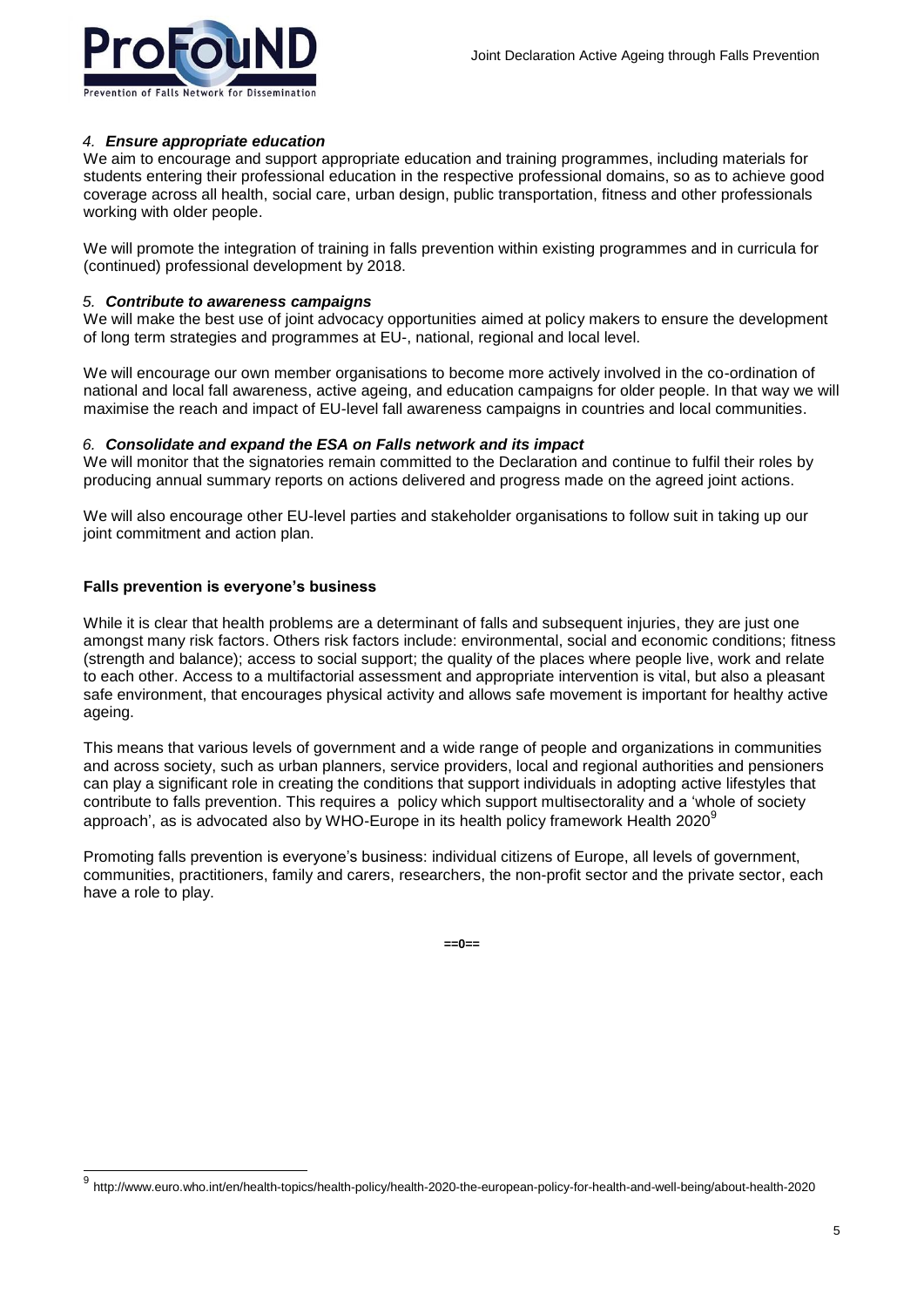# **ANNEX**

l

# **Partners of the European Stakeholders Alliance for Active Ageing through Falls Prevention (ESA-on-Falls Alliance)**

Through the European Stakeholders Alliance for Active Ageing through Falls Prevention, European umbrella organisations of professionals in health and social care, fitness and leisure, carers organisations, and older people's interest groups, are supporting the ProFouND<sup>10</sup> objectives and assist the ProFouND project partners in raising awareness and initiating concerted actions for falls prevention amongst older people in Europe. The Alliance includes the following member organisations, i.e. signatories of the Joint Declaration on Active Ageing through Preventing Falls:

- European Association for Directors and Providers of Long-Term Care Services for the Elderly (EDE)
- European association for Injury Prevention and Safety Promotion (EuroSafe)
- European Association working for Carers EuroCarers
- European Federation of National Associations of Orthopaedics and Traumatology (EFORT)
- European Forum for Primary Care (EFPC)
- European Health Futures Forum (EHFF)
- EUropean Network for Action on Ageing and Physical Activity (EUNAAPA)
- European Patients Form (EPF)
- AGE Platform Europe (AGE)
- European Public Health Association (EUPHA)
- European Region of the World Confederation for Physical Therapy (ER-WCPT)
- European Society for Quality in Health care (ESQH)
- European Union Geriatric Medicine Society (EUGMS)
- Geriatric medicine section of the European Union of Medical Specialists (UEMS)
- HEPA Europe European network for the promotion of health-enhancing physical activity
- International Association of Mutual Benefit Societies (AIM)
- Standing Committee of European Doctors (CPME)

ProFouND is an EC-funded Thematic Network. It promotes a wider dissemination and implementation of best practice in falls prevention across Europe, using novel ICT solutions. ProFouND brings together relevant stakeholders to consolidate roadmaps and guidelines regarding fall prevention and facilitates the communication between solution/service providers and key stakeholders (private and voluntary organisations, public authorities) at national, and European level to ensure effective implementation and reach. See also: http://profound.eu.com/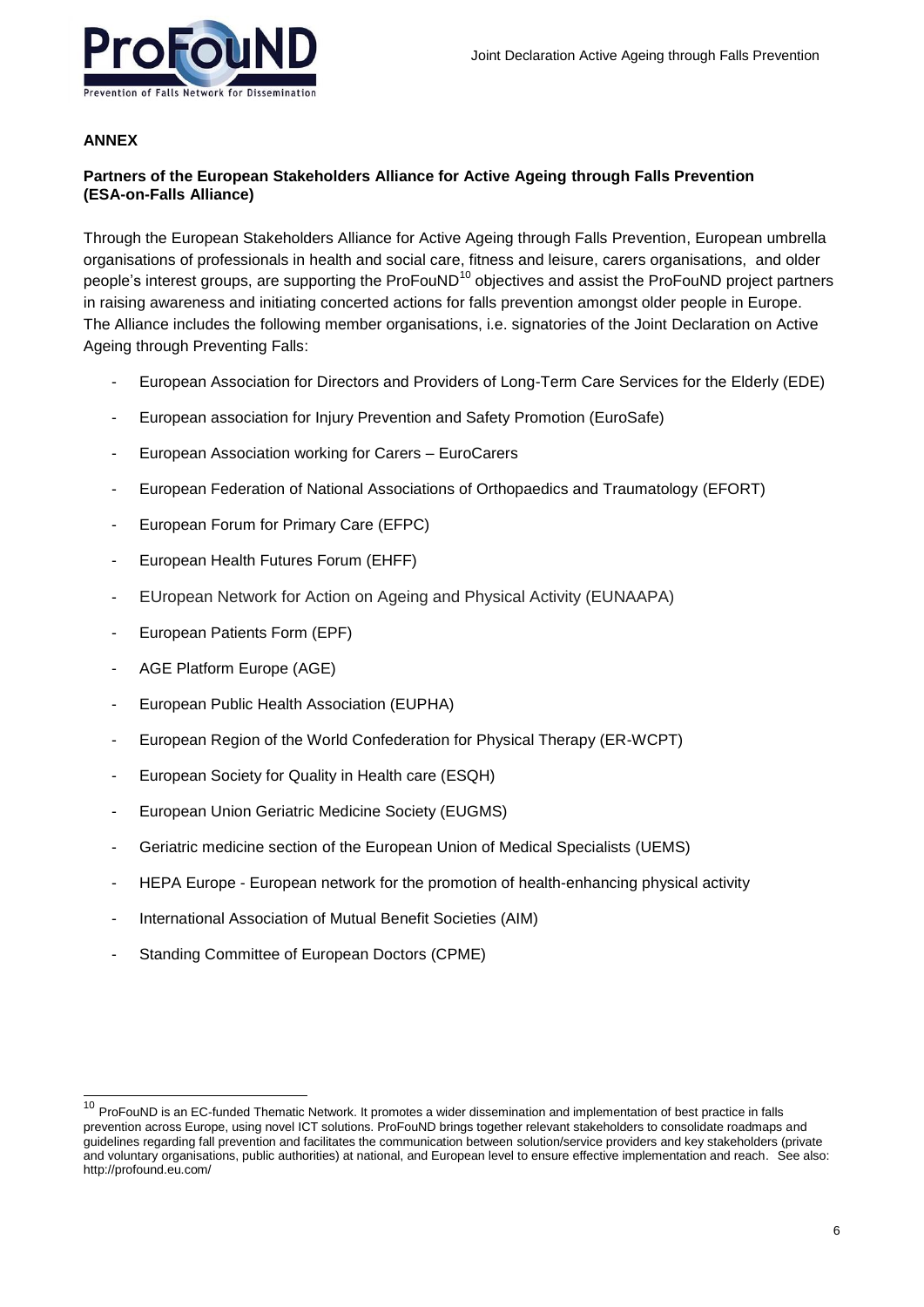

ProFouND consortium: University of Manchester Glasgow Caledonian University Norwegian University of Science and Technology, Trondheim Robert Bosch Gesellschaft für medizinische Forschung mbH, Stuttgart EuroSafe-European Association for Injury Prevention, Amsterdam Demokritos, Athens